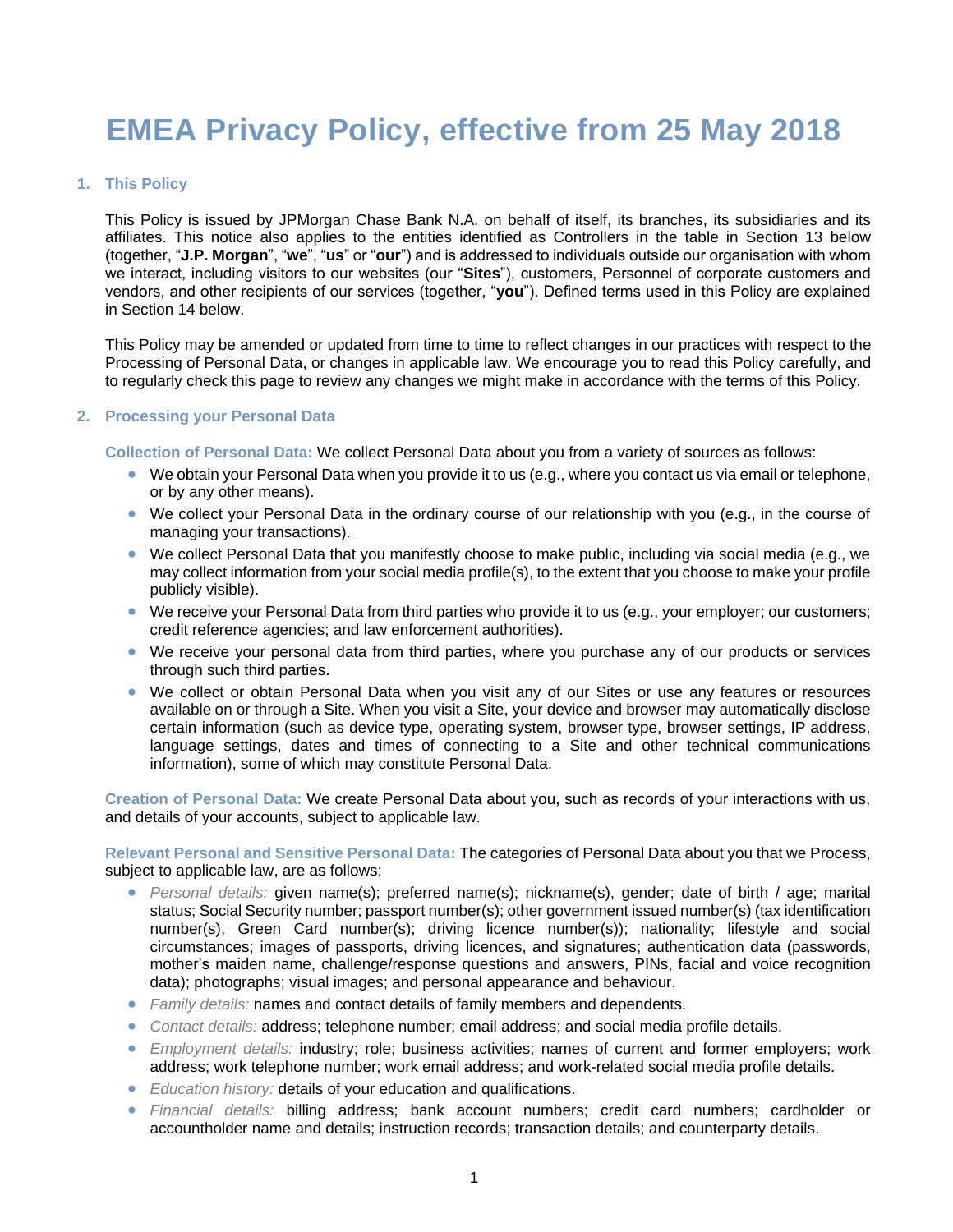- *Views and opinions:* any views and opinions that you choose to send to us, or publish about us (including on social media platforms).
- *Electronic Identifying Data*: IP addresses; cookies; activity logs; online identifiers; unique device identifiers; and geolocation data.

**Processing your Sensitive Personal Data:** We do not seek to collect or otherwise Process your Sensitive Personal Data, except where:

- the Processing is necessary for compliance with a legal obligation (e.g., to comply with our diversity reporting obligations);
- the Processing is necessary for the detection or prevention of crime (including the prevention of fraud) to the extent permitted by applicable law;
- you have manifestly made those Sensitive Personal Data public;
- the Processing is necessary for the establishment, exercise or defence of legal rights;
- we have, in accordance with applicable law, obtained your explicit consent prior to Processing your Sensitive Personal Data (as above, this legal basis is only used in relation to Processing that is entirely voluntary – it is not used for Processing that is necessary or obligatory in any way); or
- Processing is necessary for reasons of substantial public interest and occurs on the basis of an applicable law that is proportionate to the aim pursued and provides for suitable and specific measures to safeguard your fundamental rights and interests.

**Purposes for which we may Process your Personal Data, and legal bases for Processing:** The purposes for which we may Process Personal Data, subject to applicable law, and the legal bases on which we may perform such Processing, are:

| <b>Processing purpose</b>                                                                                                                                                                                                                                                                                                                                                                                                                                                                 | <b>Legal basis for Processing</b>                                                                                                                                                                                                                                                                                                                                                                                                                                                                                                                                                                                                                                                                                                                                                        |
|-------------------------------------------------------------------------------------------------------------------------------------------------------------------------------------------------------------------------------------------------------------------------------------------------------------------------------------------------------------------------------------------------------------------------------------------------------------------------------------------|------------------------------------------------------------------------------------------------------------------------------------------------------------------------------------------------------------------------------------------------------------------------------------------------------------------------------------------------------------------------------------------------------------------------------------------------------------------------------------------------------------------------------------------------------------------------------------------------------------------------------------------------------------------------------------------------------------------------------------------------------------------------------------------|
| AML/KYC: fulfilling our regulatory<br>compliance obligations, including 'Know Your<br>Client' checks; and confirming and verifying<br>your identity (including by using credit<br>reference agencies); and screening against<br>government, supranational bodies (including<br>but not limited to the European Union and<br>the United Nations Security Council) and/or<br>law enforcement agency sanctions lists as<br>well as internal sanctions lists and other legal<br>restrictions. | • The Processing is necessary for compliance with a legal obligation; or<br>The Processing is necessary in connection with any contract that you<br>may enter into with us, or to take steps prior to entering into a contract with<br>us; or<br>• We have a legitimate interest in carrying out the Processing for the<br>purposes of preventing money laundering, sanctions violations and<br>protecting against fraud (to the extent that such legitimate interest is not<br>overridden by your interests or fundamental rights and freedoms); or<br>• We have obtained your prior consent to the Processing (this legal basis<br>is only used in relation to Processing that is entirely voluntary $-$ it is not<br>used for Processing that is necessary or obligatory in any way). |
| Client on-boarding: on-boarding new clients;<br>and compliance with our internal compliance<br>requirements, policies and procedures.                                                                                                                                                                                                                                                                                                                                                     | • The Processing is necessary for <b>compliance with a legal obligation</b> ; or<br>The Processing is necessary in connection with any contract that you<br>may enter into with us, or to take steps prior to entering into a contract with<br>us; or<br>• We have a legitimate interest in carrying out the Processing for the<br>purpose of on-boarding new clients (to the extent that such legitimate<br>interest is not overridden by your interests or fundamental rights and<br>freedoms).<br>• We have obtained your prior consent to the Processing (this legal basis<br>is only used in relation to Processing that is entirely voluntary $-$ it is not<br>used for Processing that is necessary or obligatory in any way).                                                    |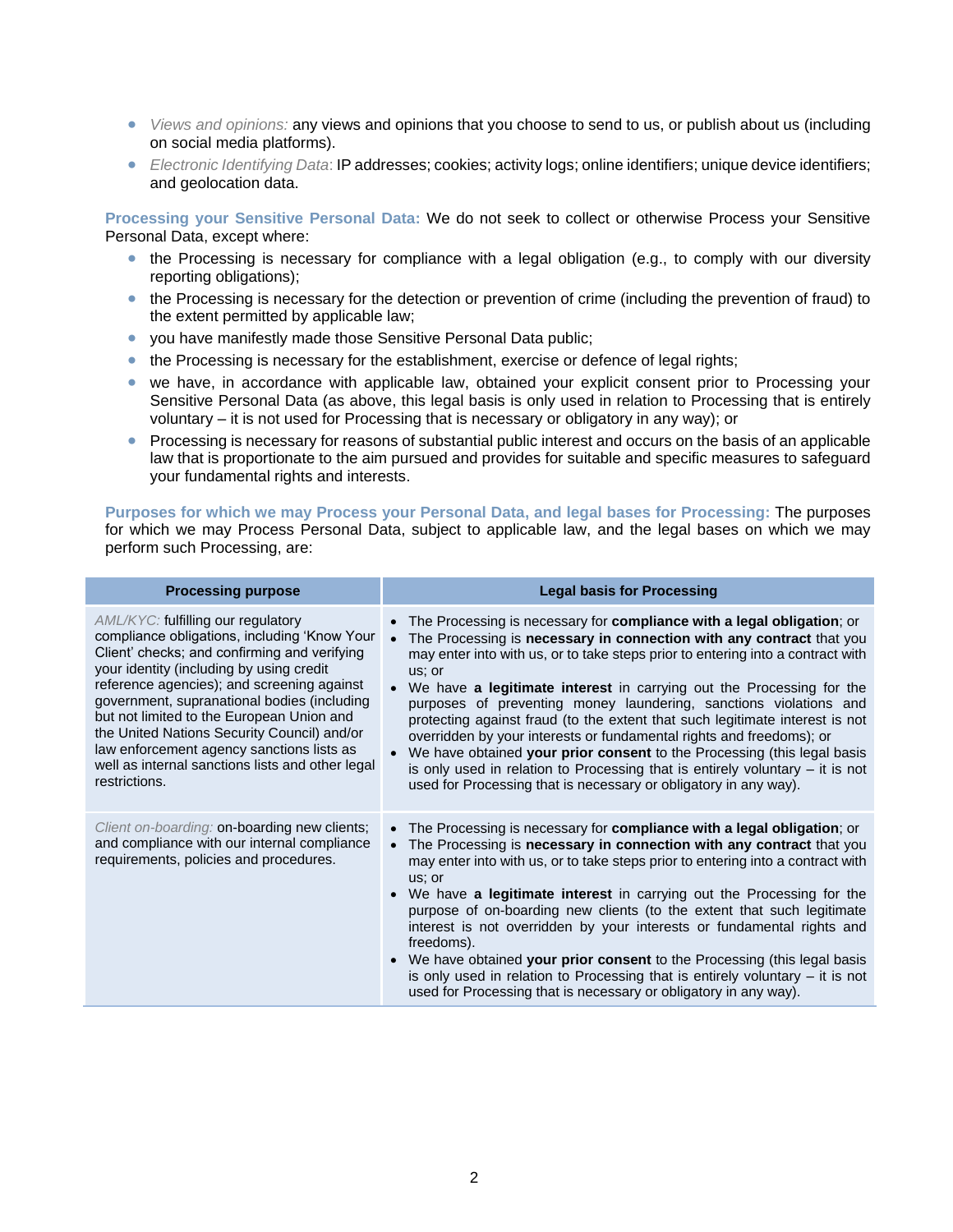| <b>Processing purpose</b>                                                                                                                                                                                                                                                                                                                       | <b>Legal basis for Processing</b>                                                                                                                                                                                                                                                                                                                                                                                                                                                                                                                                                                                                                                                                                                                        |
|-------------------------------------------------------------------------------------------------------------------------------------------------------------------------------------------------------------------------------------------------------------------------------------------------------------------------------------------------|----------------------------------------------------------------------------------------------------------------------------------------------------------------------------------------------------------------------------------------------------------------------------------------------------------------------------------------------------------------------------------------------------------------------------------------------------------------------------------------------------------------------------------------------------------------------------------------------------------------------------------------------------------------------------------------------------------------------------------------------------------|
| Credit worthiness: conducting credit<br>reference checks and other financial due<br>diligence.                                                                                                                                                                                                                                                  | The Processing is necessary for compliance with a legal obligation; or<br>The Processing is necessary in connection with any contract that you<br>may enter into with us, or to take steps prior to entering into a contract with<br>us; or<br>• We have a legitimate interest in carrying out the Processing for the<br>purpose of conducting financial due diligence (to the extent that such<br>legitimate interest is not overridden by your interests or fundamental rights<br>and freedoms); or<br>We have obtained your prior consent to the Processing (this legal basis<br>is only used in relation to Processing that is entirely voluntary $-$ it is not<br>used for Processing that is necessary or obligatory in any way).                  |
| Provision of products and services to you:<br>administering relationships and related<br>services; performance of tasks necessary for<br>the provision of the requested services;<br>communicating with you in relation to those<br>services.                                                                                                   | The Processing is necessary for compliance with a legal obligation; or<br>The Processing is necessary in connection with any contract that you<br>$\bullet$<br>may enter into with us, or to take steps prior to entering into a contract with<br>us; or<br>• We have a legitimate interest in carrying out the Processing for the<br>purpose of providing products and services to you (to the extent that such<br>legitimate interest is not overridden by your interests or fundamental rights<br>and freedoms); or<br>We have obtained your prior consent to the Processing (this legal basis<br>is only used in relation to Processing that is entirely voluntary $-$ it is not<br>used for Processing that is necessary or obligatory in any way). |
| Marketing / Prospecting: communicating with<br>you via any means (including via email,<br>telephone, text message, social media, post<br>or in person) subject to ensuring that such<br>communications are provided to you in<br>compliance with applicable law; and<br>maintaining and updating your contact<br>information where appropriate. | We have a legitimate interest in carrying out the Processing for the<br>$\bullet$<br>purpose of conducting marketing and prospecting (to the extent that such<br>legitimate interest is not overridden by your interests or fundamental rights<br>and freedoms); or<br>We have obtained your prior consent to the Processing (this legal basis<br>is only used in relation to Processing that is entirely voluntary $-$ it is not<br>used for Processing that is necessary or obligatory in any way).                                                                                                                                                                                                                                                    |
| Operation of our Sites: operation and<br>management of our Sites; providing content<br>to you; displaying advertising and other<br>information to you; and communicating and<br>interacting with you via our Sites.                                                                                                                             | The Processing is necessary in connection with any contract that you<br>may enter into with us, or to take steps prior to entering into a contract with<br>us; or<br>• We have a legitimate interest in carrying out the Processing for the<br>purpose of operating our Sites (to the extent that such legitimate interest is<br>not overridden by your interests or fundamental rights and freedoms); or<br>• We have obtained your prior consent to the Processing (this legal basis<br>is only used in relation to Processing that is entirely voluntary $-$ it is not<br>used for Processing that is necessary or obligatory in any way).                                                                                                            |
| IT operations: management of our<br>communications systems; operation of IT<br>security; and IT security audits.                                                                                                                                                                                                                                | The Processing is necessary for compliance with a legal obligation; or<br>The Processing is necessary in connection with any contract that you<br>may enter into with us, or to take steps prior to entering into a contract with<br>us; or<br>We have a legitimate interest in carrying out the Processing for the<br>$\bullet$<br>purpose of managing and operating our IT systems and ensuring the<br>security of those systems (to the extent that such legitimate interest is not<br>overridden by your interests or fundamental rights and freedoms).                                                                                                                                                                                              |
| Health and safety: health and safety<br>assessments and record keeping; and<br>compliance with related legal obligations.                                                                                                                                                                                                                       | The Processing is necessary for compliance with a legal obligation; or<br>• We have a legitimate interest in carrying out the Processing for the<br>purpose of providing a safe and secure environment at our premises (to<br>the extent that such legitimate interest is not overridden by your interests<br>or fundamental rights and freedoms); or<br>• The Processing is necessary to protect the vital interests of any individual.                                                                                                                                                                                                                                                                                                                 |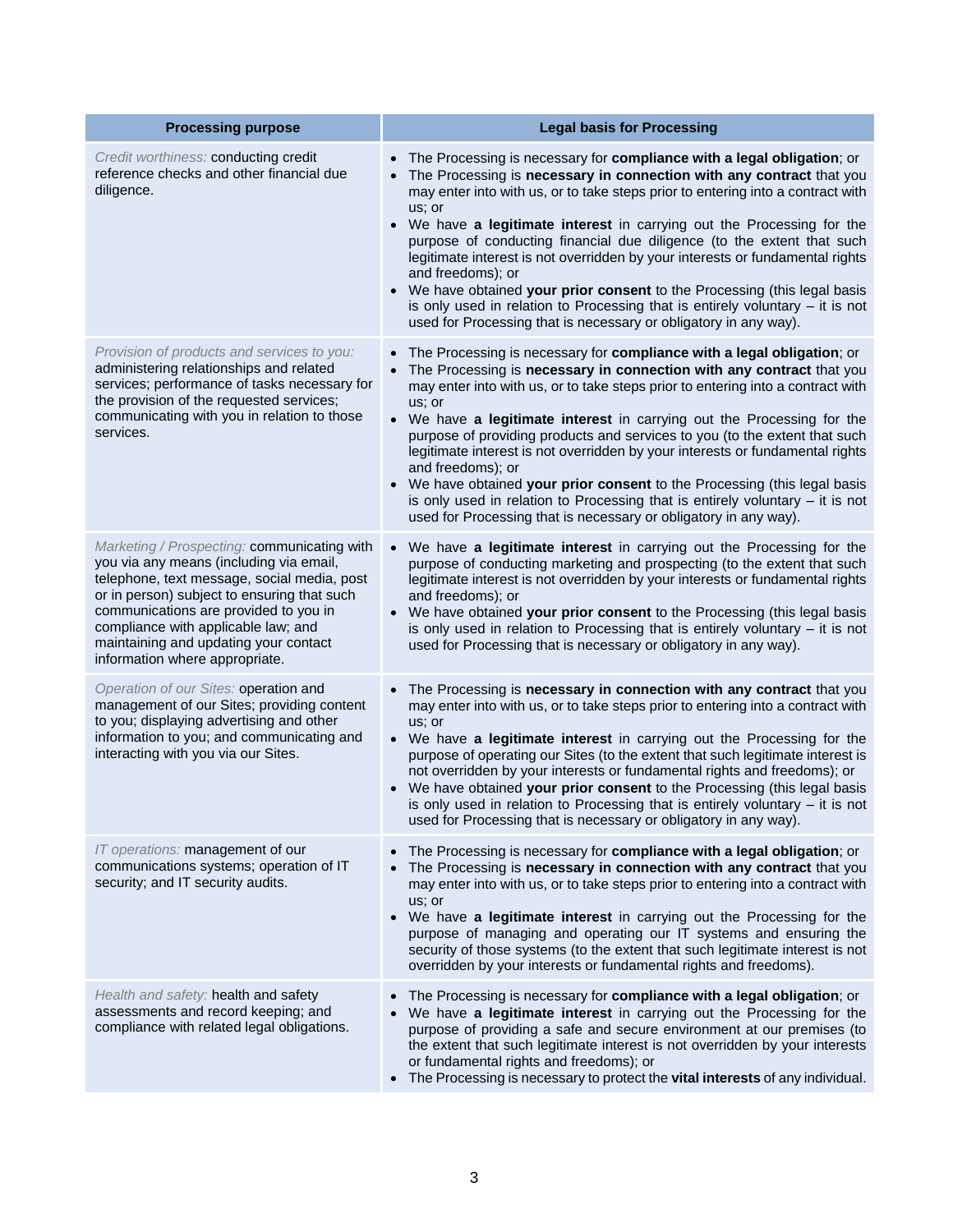| <b>Processing purpose</b>                                                                                                                                                                                                                    | <b>Legal basis for Processing</b>                                                                                                                                                                                                                                                                                                                                                                                                                                                                                                                                                                                                                                                       |
|----------------------------------------------------------------------------------------------------------------------------------------------------------------------------------------------------------------------------------------------|-----------------------------------------------------------------------------------------------------------------------------------------------------------------------------------------------------------------------------------------------------------------------------------------------------------------------------------------------------------------------------------------------------------------------------------------------------------------------------------------------------------------------------------------------------------------------------------------------------------------------------------------------------------------------------------------|
| Financial management: sales; finance;<br>corporate audit; and vendor management.                                                                                                                                                             | The Processing is necessary in connection with any contract that you<br>may enter into with us, or to take steps prior to entering into a contract with<br>us; or<br>• We have a legitimate interest in carrying out the Processing for the<br>purpose of managing and operating the financial affairs of our business (to<br>the extent that such legitimate interest is not overridden by your interests<br>or fundamental rights and freedoms); or<br>We have obtained your prior consent to the Processing (this legal basis<br>is only used in relation to Processing that is entirely voluntary $-$ it is not<br>used for Processing that is necessary or obligatory in any way). |
| Research: conducting market or customer<br>satisfaction research; and engaging with you<br>for the purposes of obtaining your views on<br>our products and services.                                                                         | • We have a legitimate interest in carrying out the Processing for the<br>purpose of conducting research and producing analysis (to the extent that<br>such legitimate interest is not overridden by your interests or fundamental<br>rights and freedoms); or<br>• We have obtained your prior consent to the Processing (this legal basis<br>is only used in relation to Processing that is entirely voluntary $-$ it is not<br>used for Processing that is necessary or obligatory in any way).                                                                                                                                                                                      |
| Security: physical security of our premises<br>(including records of visits to our premises<br>and CCTV recordings); and electronic<br>security (including login records and access<br>details, where you access our electronic<br>systems). | The Processing is necessary for compliance with a legal obligation; or<br>We have a legitimate interest in carrying out the Processing for the<br>$\bullet$<br>purpose of ensuring the physical and electronic security of our business,<br>premises, and assets (to the extent that such legitimate interest is not<br>overridden by your interests or fundamental rights and freedoms).                                                                                                                                                                                                                                                                                               |
| Investigations: detecting, investigating and<br>preventing breaches of policy, and criminal<br>offences, in accordance with applicable law.                                                                                                  | • The Processing is necessary for compliance with a legal obligation; or<br>We have a legitimate interest in carrying out the Processing for the<br>purpose of detecting, and protecting against, breaches of our policies and<br>applicable laws (to the extent that such legitimate interest is not overridden<br>by your interests or fundamental rights and freedoms).                                                                                                                                                                                                                                                                                                              |
| Legal compliance: compliance with our legal<br>and regulatory obligations under applicable<br>law.                                                                                                                                           | • The Processing is necessary for compliance with a legal obligation.                                                                                                                                                                                                                                                                                                                                                                                                                                                                                                                                                                                                                   |
| Legal proceedings: establishing, exercising<br>and defending legal rights.                                                                                                                                                                   | • The Processing is necessary for compliance with a legal obligation; or<br>• We have a legitimate interest in carrying out the Processing for the<br>purpose of establishing, exercising or defending our legal rights (to the<br>extent that such legitimate interest is not overridden by your interests or<br>fundamental rights and freedoms).                                                                                                                                                                                                                                                                                                                                     |
| Improving our products and services:<br>identifying issues with existing products and<br>services; planning improvements to existing<br>products and services; and creating new<br>products and services.                                    | • The Processing is necessary in connection with any contract that you<br>may enter into with us, or to take steps prior to entering into a contract with<br>us; or<br>• We have a legitimate interest in carrying out the Processing for the<br>purpose of improving our products or services (to the extent that such<br>legitimate interest is not overridden by your interests or fundamental rights<br>and freedoms); or<br>• We have obtained your prior consent to the Processing (this legal basis<br>is only used in relation to Processing that is entirely voluntary $-$ it is not<br>used for Processing that is necessary or obligatory in any way).                       |
| Risk Management: Audit, compliance,<br>controls and other risk management.                                                                                                                                                                   | The Processing is necessary for compliance with a legal obligation; or<br>We have a legitimate interest in carrying out the Processing for the<br>purpose of managing risks to which our business is exposed (to the extent<br>that such legitimate interest is not overridden by your interests or<br>fundamental rights and freedoms).                                                                                                                                                                                                                                                                                                                                                |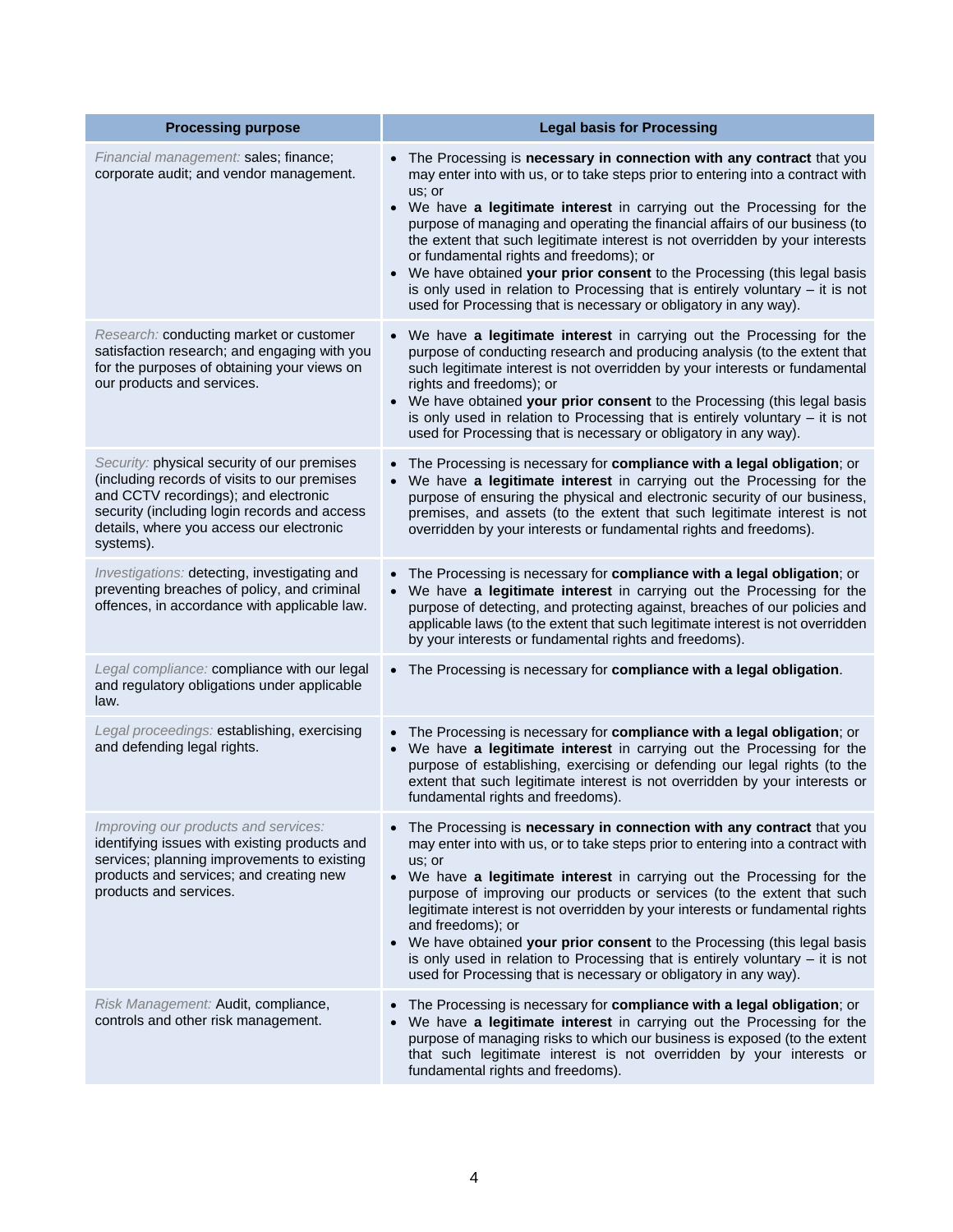| <b>Processing purpose</b>                                           | <b>Legal basis for Processing</b>                                                                                                                                                                                                                                                                                                                                                                                                                                                                                                                                                                                                                                                                                                                        |
|---------------------------------------------------------------------|----------------------------------------------------------------------------------------------------------------------------------------------------------------------------------------------------------------------------------------------------------------------------------------------------------------------------------------------------------------------------------------------------------------------------------------------------------------------------------------------------------------------------------------------------------------------------------------------------------------------------------------------------------------------------------------------------------------------------------------------------------|
| Fraud prevention: Detecting, preventing and<br>investigating fraud. | • The Processing is necessary for <b>compliance with a legal obligation</b> ; or<br>• The Processing is necessary in connection with any contract that you<br>may enter into with us, or to take steps prior to entering into a contract with<br>us; or<br>• We have a legitimate interest in carrying out the Processing for the<br>purpose of detecting, and protecting against, fraud (to the extent that such<br>legitimate interest is not overridden by your interests or fundamental rights<br>and freedoms).<br>• We have obtained your prior consent to the Processing (this legal basis<br>is only used in relation to Processing that is entirely voluntary $-$ it is not<br>used for Processing that is necessary or obligatory in any way). |

# <span id="page-4-0"></span>**3. Disclosure of Personal Data to third parties**

We may disclose your Personal Data to other entities within the J.P. Morgan group, for legitimate business purposes (including providing services to you and operating our Sites), in accordance with applicable law. In addition, we may disclose your Personal Data to:

- you and, where appropriate, your family, your associates and your representatives;
- clients and customers of our businesses;
- credit reference agencies;
- anti-fraud services;
- Governmental, legal, regulatory, or similar authorities, ombudsmen, and central and/or local government agencies, upon request or where required, including for the purposes of reporting any actual or suspected breach of applicable law or regulation;
- accountants, auditors, financial advisors, lawyers and other outside professional advisors to J.P. Morgan, subject to binding contractual obligations of confidentiality;
- debt-collection agencies and tracing agencies;
- **data aggregation services;**
- accreditation bodies:
- third party Processors (such as payment services providers; shipping companies; etc.), located anywhere in the world, subject to the requirements noted below in this Section [3;](#page-4-0)
- any relevant party, claimant, complainant, enquirer, law enforcement agency or court, to the extent necessary for the establishment, exercise or defence of legal rights in accordance with applicable law;
- any relevant party for the purposes of prevention, investigation, detection or prosecution of criminal offences or the execution of criminal penalties, including safeguarding against and the prevention of threats to public security in accordance with applicable law;
- any relevant third party acquirer(s), in the event that we sell or transfer all or any relevant portion of our business or assets (including in the event of a reorganization, dissolution or liquidation);
- the press and the media; and
- voluntary and charitable organisations.

Our Sites may use third party plugins or content. If you choose to interact with any such plugins or content, your Personal Data may be shared with the third party provider of the relevant social media platform. We recommend that you review that third party's privacy policy before interacting with its plugins or content.

If we engage a third-party Processor to Process your Personal Data, the Processor will be subject to binding contractual obligations to: (i) only Process the Personal Data in accordance with our prior written instructions; and (ii) use measures to protect the confidentiality and security of the Personal Data; together with any additional requirements under applicable law.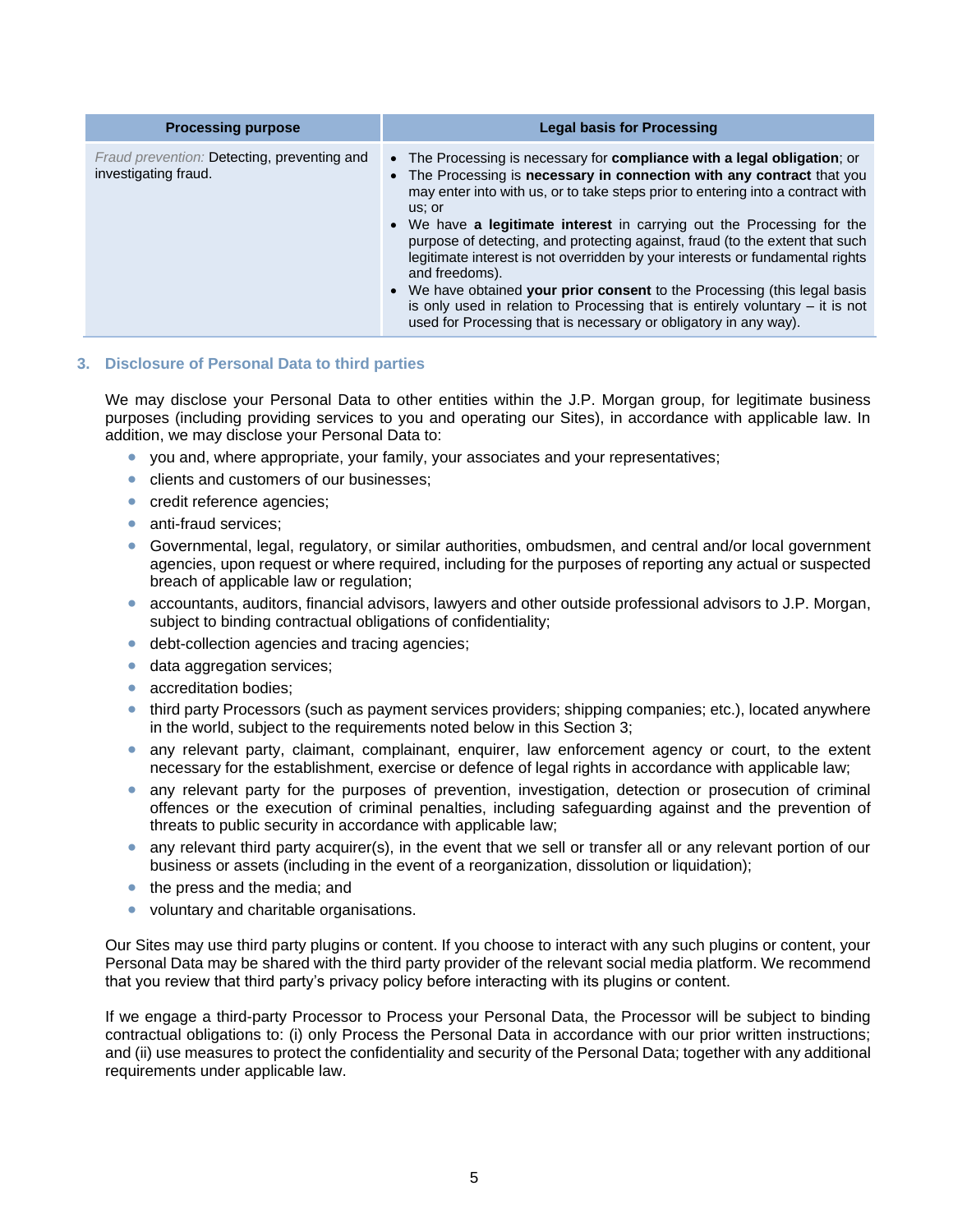# **4. International transfer of Personal Data**

Because of the international nature of our business, we may need to transfer your Personal Data within the J.P. Morgan group, and to third parties as noted in Section [3](#page-4-0) above, in connection with the purposes set out in this Policy. For this reason, we may transfer your Personal Data to other countries that may have different laws and data protection compliance requirements, including data protection laws of a lower standard to those that apply in the country in which you are located.

Where we transfer your Personal Data to other countries, we do so on the basis of:

- adequacy decisions;
- our Binding Corporate Rules;
- suitable Standard Contractual Clauses; or
- other valid transfer mechanisms.

If you want to receive more information about the safeguards applied to international transfers of personal data, please use the contact details provided in Section [12](#page-7-0) below.

#### **5. Data Security**

We have implemented appropriate technical and organizational security measures designed to protect your Personal Data against accidental or unlawful destruction, loss, alteration, unauthorised disclosure, unauthorised access, and other unlawful or unauthorised forms of Processing, in accordance with applicable law.

You are responsible for ensuring that any Personal Data that you send to us are sent securely.

#### **6. Data Accuracy**

We take reasonable steps designed to ensure that:

- your Personal Data that we Process are accurate and, where necessary, kept up to date; and
- any of your Personal Data that we Process that are inaccurate (having regard to the purposes for which they are Processed) are erased or rectified without delay.

From time to time we may ask you to confirm the accuracy of your Personal Data.

# **7. Data Minimisation**

We take reasonable steps designed to ensure that your Personal Data that we Process are limited to the Personal Data reasonably required in connection with the purposes set out in this Policy.

# **8. Data Retention**

We take reasonable steps designed to ensure that your Personal Data are only Processed for the minimum period necessary for the purposes set out in this Policy. The criteria for determining the duration for which we will retain your Personal Data are as follows:

- (1) we will retain copies of your Personal Data in a form that permits identification only for as long as:
	- a. we maintain an ongoing relationship with you (e.g., where you are a recipient of our services, or you are lawfully included in our mailing list and have not unsubscribed); or
	- b. your Personal Data are necessary in connection with the lawful purposes set out in this Policy, for which we have a valid legal basis (e.g., where your Personal Data are included in a contract between us and your employer, and we have **a legitimate interest** in processing those data for the purposes of operating our business and fulfilling our obligations under that contract; or where we have a legal obligation to retain your Personal Data),

plus:

(2) the duration of: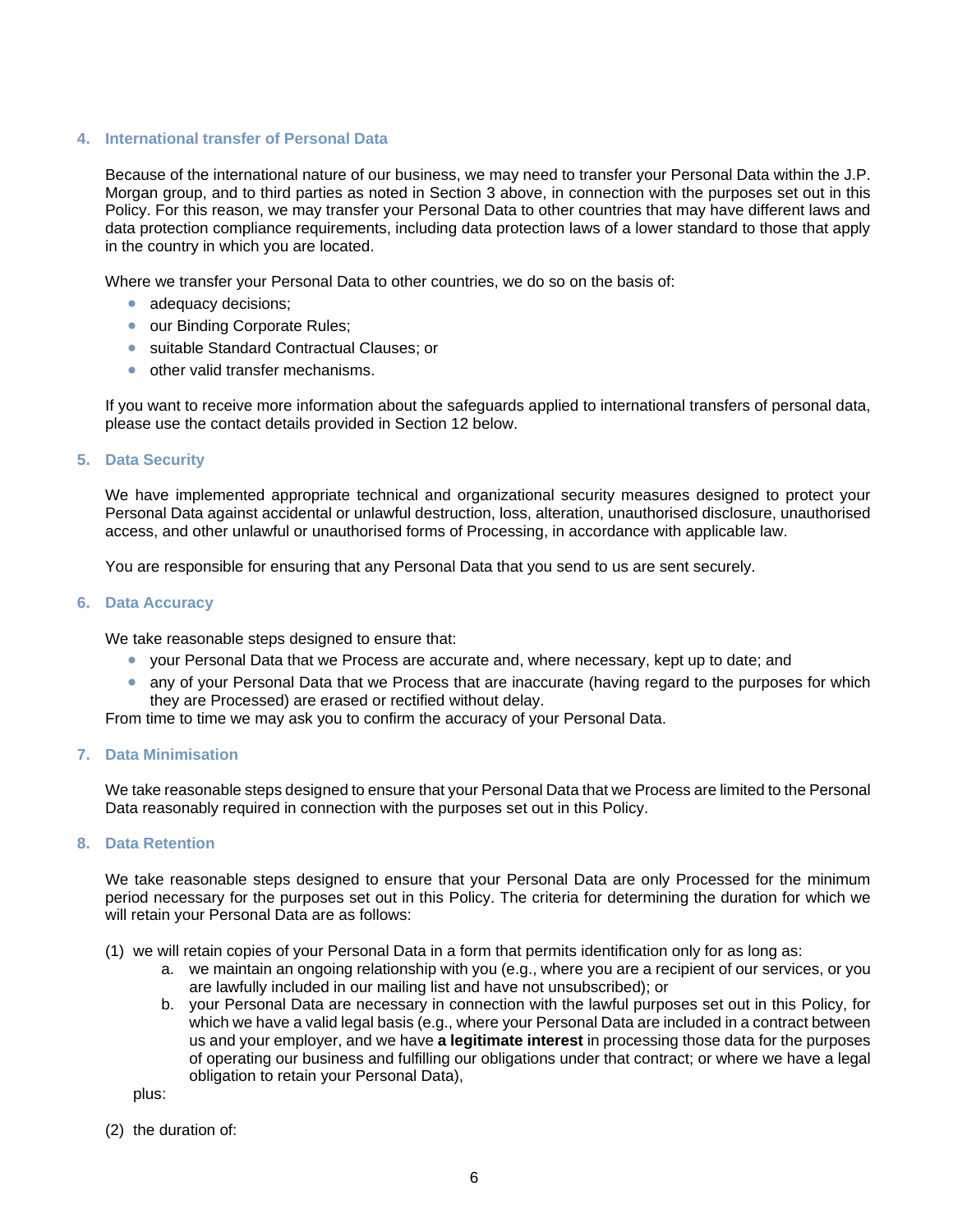- <span id="page-6-0"></span>a. any applicable limitation period under applicable law (i.e., any period during which any person could bring a legal claim against us in connection with your Personal Data, or to which your Personal Data may be relevant); and
- b. an additional two (2) month period following the end of such applicable limitation period (so that, if a person bring a claim at the end of the limitation period, we are still afforded a reasonable amount of time in which to identify any Personal Data that are relevant to that claim),
- <span id="page-6-1"></span>and:
- (3) in addition, if any relevant legal claims are brought, we may continue to Process your Personal Data for such additional periods as are necessary in connection with that claim.

During the periods noted in paragraphs [\(2\)a](#page-6-0) and [\(2\)b](#page-6-1) above, we will restrict our Processing of your Personal Data to storage of, and maintaining the security of, those data, except to the extent that those data need to be reviewed in connection with any legal claim, or any obligation under applicable law.

Once the periods in paragraphs (1), (2) and (3) above, each to the extent applicable, have concluded, we will either:

- **•** permanently delete or destroy the relevant Personal Data;
- archive your Personal Data so that it is beyond use; or
- anonymise the relevant Personal Data.

#### **9. Your legal rights**

Subject to applicable law, you may have a number of rights regarding the Processing of your Personal Data, including:

- the right to request access to, or copies of, your Personal Data that we Process or control, together with information regarding the nature, processing and disclosure of those Personal Data;
- the right to request rectification of any inaccuracies in your Personal Data that we Process or control;
- $\bullet$  the right to request, on legitimate grounds:
	- o erasure of your Personal Data that we Process or control; or
	- o restriction of Processing of your Personal Data that we Process or control;
- the right to have your Personal Data that we Process or control transferred to another Controller, to the extent applicable;
- where we Process your Personal Data on the basis of your consent, the right to withdraw that consent; and
- the right to lodge complaints with a Data Protection Authority regarding the Processing of your Personal Data by us or on our behalf.

This does not affect your statutory rights.

**Subject to applicable law, you may also have the following additional rights regarding the Processing of your Personal Data:**

- **the right to object, on grounds relating to your particular situation, to the Processing of your Personal Data by us or on our behalf; and**
- **the right to object to the Processing of your Personal Data by us or on our behalf for direct marketing purposes.**

To exercise one or more of these rights, or to ask a question about these rights or any other provision of this Policy, or about our Processing of your Personal Data, please use the contact details provided in Section [12](#page-7-0) below.

#### **10. Cookies**

A cookie is a small file that is placed on your device when you visit a website (including our Sites). It records information about your device, your browser and, in some cases, your preferences and browsing habits. We may Process your Personal Data through cookie technology, in accordance with our [Cookie Policy.](https://www.jpmorgan.com/global/cookies)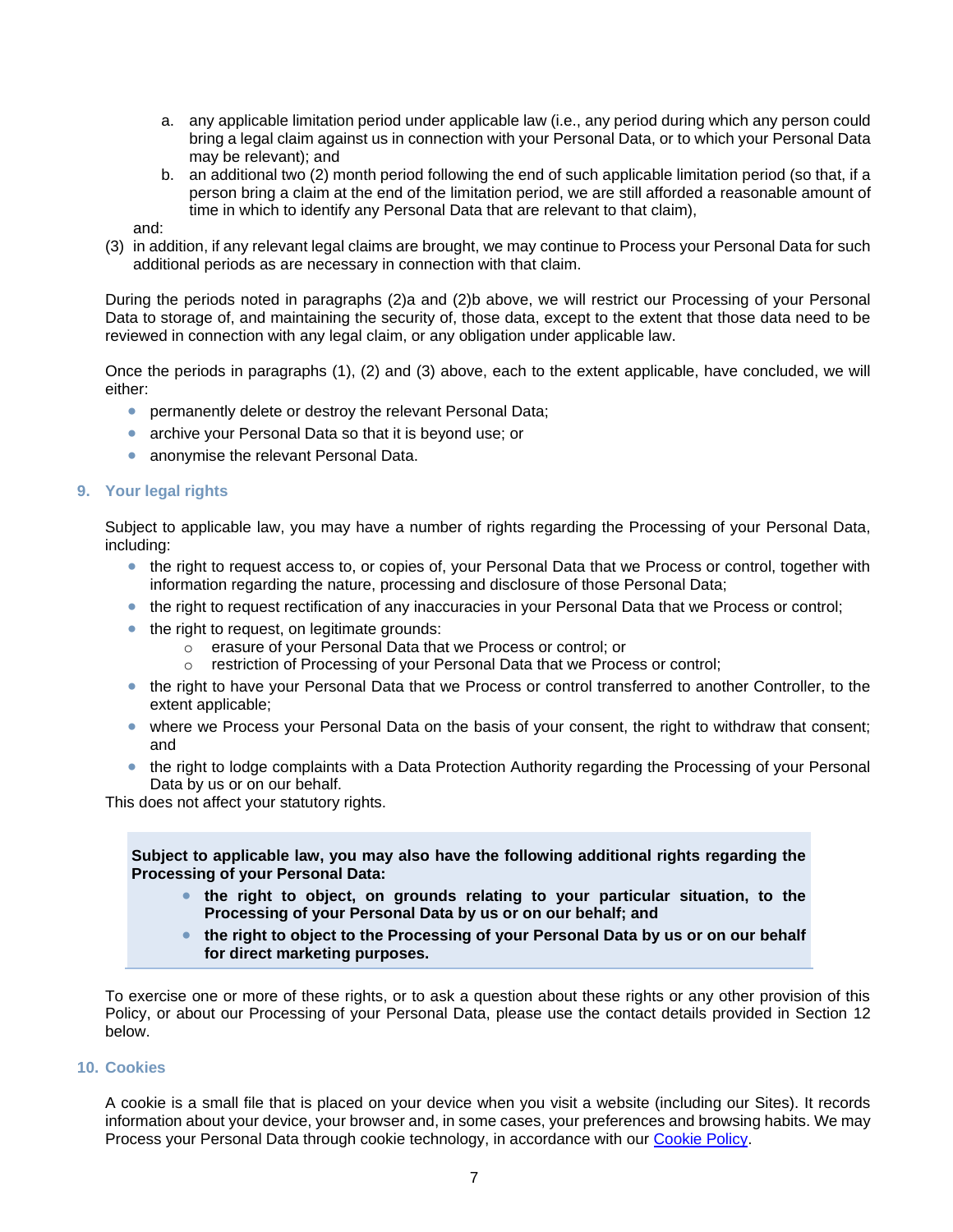# **11. Direct Marketing**

We may Process your Personal Data to contact you, primarily by mail and email and also on occasion by telephone, so that we can provide you with information concerning products and services that may be of interest, provided that we have first obtained your consent, to the extent required by, and in accordance with, applicable law.

If you do not wish to receive marketing communications from us you can opt out at any time by contacting your regular J.P. Morgan contact, or by electronically unsubscribing from emails we have sent to you. After you unsubscribe, we will not send you further promotional emails, but we may continue to contact you to the extent necessary for the purposes of any services you have requested.

# <span id="page-7-0"></span>**12. Contact details**

If you have any comments, questions or concerns about any of the information in this Policy, or any other issues relating to the Processing of Personal Data by J.P. Morgan, please contact your regular J.P. Morgan client service contact, or:

JPMC EMEA Privacy, JPMorgan Chase Bank, National Association, 25 Bank Street, Canary Wharf, London E14 5JP, UK; Email: [Data.privacy@jpmorgan.com.](mailto:Data.privacy@jpmorgan.com)

If you would like to contact the JPMC Data Protection Officer, please send an email to: [EMEA.Privacy.Office@jpmchase.com.](mailto:EMEA.Privacy.Office@jpmchase.com)

# **13. Controllers**

For the purposes of this Policy, the relevant controllers and responsible parties, as applicable are:

| <b>Controller entity</b>                               | <b>Contact Details</b>                                                                             |  |
|--------------------------------------------------------|----------------------------------------------------------------------------------------------------|--|
| J.P. Morgan Administration Services (Guernsey) Limited | 1st Floor, Les Echelons Court, Les Echelons, South<br>Esplanade, St Peter Port, Guernsey, GY1 1AR. |  |
| J.P. Morgan Administration Services (Ireland) Limited  | 200 Capital Dock, 79 Sir John Rogerson's Quay, Dublin 2,<br>Ireland, D02 RK57                      |  |
| J.P. Morgan Administration Services (Jersey) Limited   | Forum 4, Grenville Street, St. Helier, Jersey, Channel<br>Islands JE4 8QH                          |  |
| J.P. Morgan SE                                         | Taunustor 1 (TaunusTurm), 60310 Frankfurt am Main,<br>Germany                                      |  |
| J.P. Morgan SE - Dublin Branch                         | 200 Capital Dock, 79 Sir John Rogerson's Quay, Dublin 2,<br>Ireland, D02 RK57                      |  |
| J.P. Morgan SE - Luxembourg Branch                     | European Bank and Business Centre, 6 route de Treves,<br>L-2633, Senningerberg, Luxembourg         |  |
| J.P. Morgan Cayman Limited                             | 190 Elgin Avenue, George Town, Grand Cayman, KY1-<br>9008, Cayman Islands                          |  |
| J.P. Morgan Custody Services (Guernsey) Limited        | 1st Floor, Les Echelons Court, Les Echelons, South<br>Esplanade, St Peter Port, Guernsey, GY1 1AR  |  |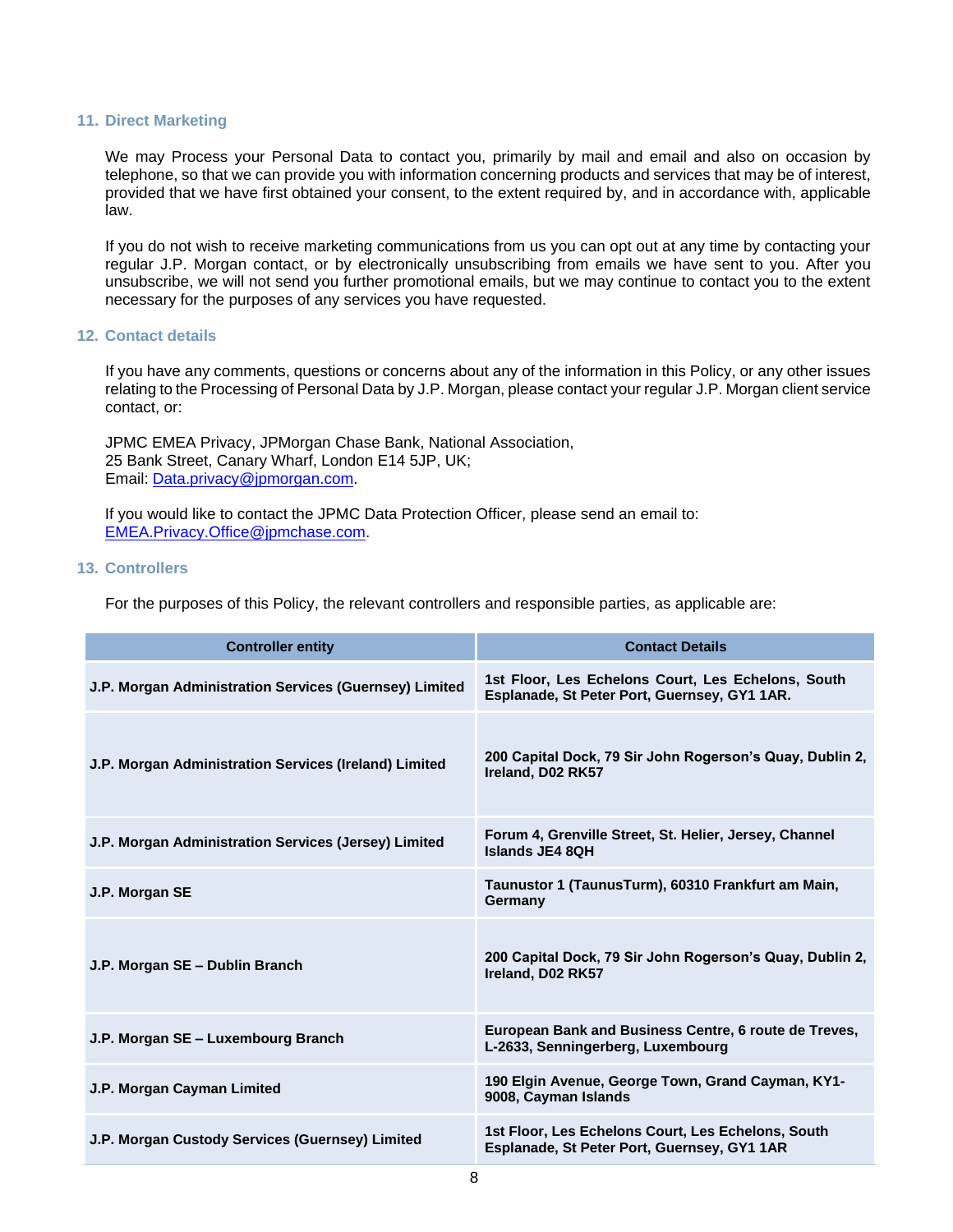| <b>Controller entity</b>                                          | <b>Contact Details</b>                                                        |  |
|-------------------------------------------------------------------|-------------------------------------------------------------------------------|--|
| J.P. Morgan Europe Limited                                        | 25 Bank Street, Canary Wharf, London, E14 5JP, UK                             |  |
| J.P. Morgan Limited                                               | 25 Bank Street, Canary Wharf, London, E14 5JP, UK                             |  |
| J.P. Morgan Markets Limited                                       | 25 Bank Street, Canary Wharf, London, E14 5JP, UK                             |  |
| J.P. Morgan Mansart Management Limited                            | 25 Bank Street, Canary Wharf, London, E14 5JP, UK                             |  |
| J.P. Morgan Securities plc                                        | 25 Bank Street, Canary Wharf, London, E14 5JP, UK                             |  |
| J.P. Morgan SE - Amsterdam Branch                                 | Strawinskylaan 1135, 1077X Amsterdam, The<br><b>Netherlands</b>               |  |
| JPMorgan Chase Bank, N.A., Brussels Branch                        | 1 Boulevard du Roi Albert II, 1210 Brussels Belgium                           |  |
| JPMorgan Chase Bank, N.A., Jersey Branch                          | Forum 4, Grenville Street, St Helier, JE4 8QH                                 |  |
| JPMorgan Chase Bank, N.A., Johannesburg Branch                    | 1 Fricker Road, Illovo, Johannesburg, 2196, South Africa                      |  |
| JPMorgan Chase Bank, N.A., London Branch                          | 25 Bank Street, Canary Wharf, London, E14 5JP, UK                             |  |
| JPMorgan Chase Bank, N.A., Madrid Branch<br>(Sucursal en España)  | Paseo de la Castellana nº 31 - 28046 Madrid, Spain                            |  |
| J.P. Morgan SE, Sucursal en España                                | Paseo de la Castellana nº 31 - 28046 Madrid, Spain                            |  |
| JPMorgan Chase Bank, N.A., Milan Branch                           | via Catena 4, 20121 Milano                                                    |  |
| JPMorgan Chase Bank, N.A., Paris Branch                           | Succursale de Paris- 14, place Vendôme 75001 Paris                            |  |
| JPMorgan Chase Bank N.A - Qatar Financial Centre<br><b>Branch</b> | 9th Floor, Al Fardan Office Tower, West Bay Doha, Qatar                       |  |
| JPMorgan Hedge Fund Services (Ireland) Limited                    | 200 Capital Dock, 79 Sir John Rogerson's Quay, Dublin 2,<br>Ireland, D02 RK57 |  |
| J.P. Morgan Securities South Africa Proprietary Limited           | 1 Fricker Road, Illovo, Johannesburg, 2196, South Africa                      |  |
| J.P. Morgan Equities South Africa Proprietary Limited             | 1 Fricker Road, Illovo, Johannesburg, 2196, South Africa                      |  |